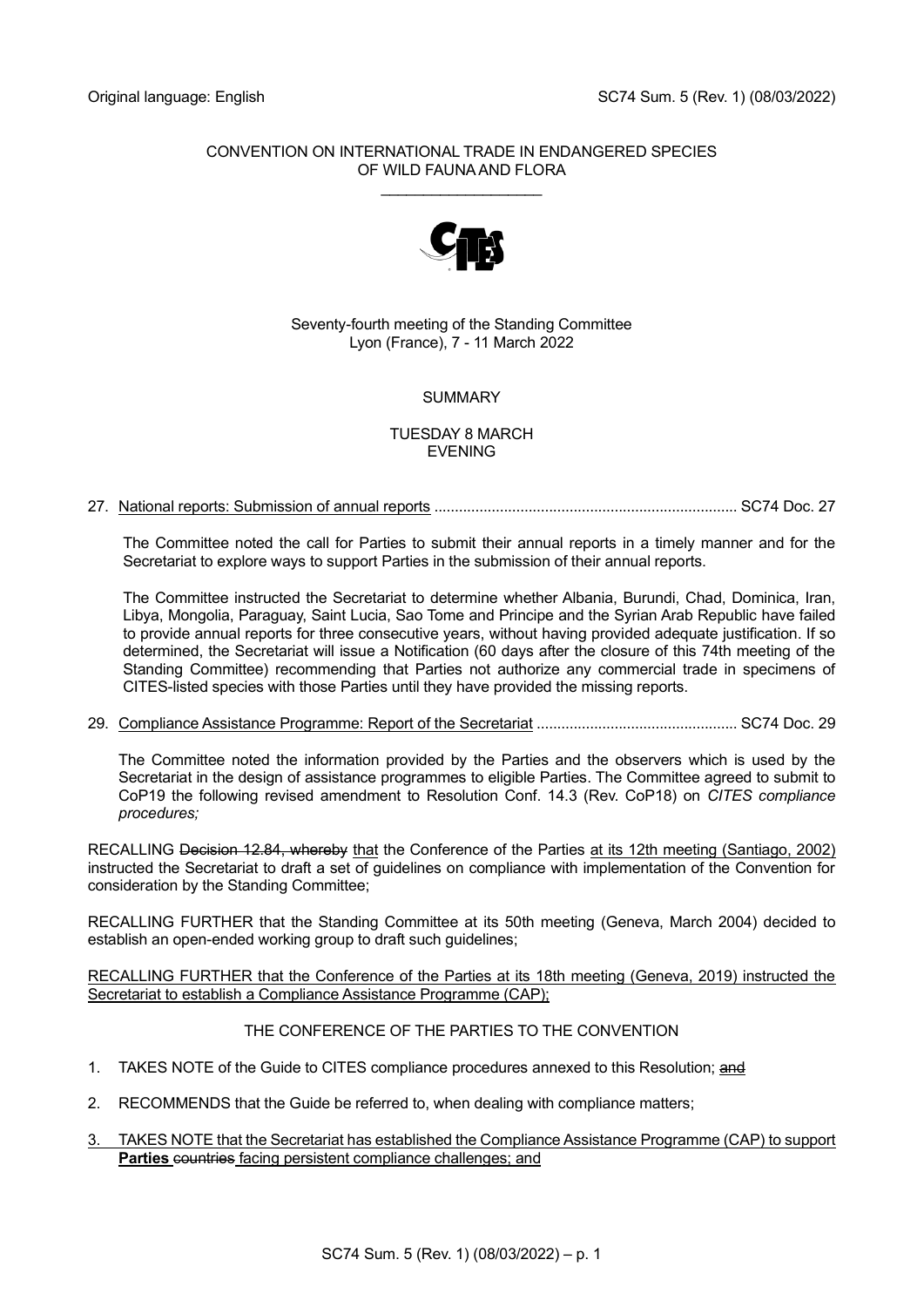4. INVITES all Parties, governmental, intergovernmental and non-governmental organizations and other sources to provide financial and/or technical assistance for the effective implementation of the CAP.

The Committee further agreed to submit the following draft decisions to CoP19 to replace Decisions 18.68 to 18.70:

### *19.AA Directed to the Parties*

Parties are invited to continue to provide financial or technical support to Parties subject to compliance mechanisms and other related compliance measures as specified in Resolution Conf. 14.3 (Rev. CoP18) on *CITES compliance procedures* to further strengthen their institutional capacity.

### *19.BB Directed to the Secretariat*

The Secretariat shall, subject to the availability of external funding:

- a) upon request, conduct technical missions and facilitate the organization of in-country assistance coordination mechanisms to selected Parties eligible to benefit from the Compliance Assistance Programme (CAP);
- b) in consultation with the International University of Andalucía which hosts the Masters Course in 'Management and Conservation of Species in Trade – The International Framework' and other relevant universities, explore the possibility and feasibility of training and deploying short term consultants to assist Parties benefiting from the Compliance Assistance Programme; and
- c) report to the Standing Committee on the progress made in the implementation of Decisions 19.AA and 19.BB.

## *19.CC Directed to the Standing Committee*

The Standing Committee shall monitor progress in the implementation of the Compliance Assistance Programme (CAP) and report its findings and recommendations to the 20th meeting of the Conference of the Parties.

### 31. Country-wide Significant Trade Reviews: Report of the Secretariat........................................... SC74 Doc. 31

The Committee agreed that it was premature to conclude on the need to develop a new mechanism to provide targeted support to Parties at a national level based on the scientific and management issues identified in the country-wide Review of Significant Trade for Madagascar. The Committee further agreed that the Chairs of the Animals and Plants Committees should, in consultation with the Secretariat, and if appropriate, propose to CoP19 draft decisions, possibly as part of the draft decisions on the capacity-building framework, in order to ensure this work be continued.

22. Capacity-building: Report of the working group .......................................................................... SC74 Doc. 22

The Committee noted document SC74 Doc. 22 and the progress made in implementation of Decisions 18.39 through 18.46. The Committee agreed to submit to CoP19 the following amended draft resolution and draft decisions on *capacity-building*.

## Draft resolution Conf. 19.XX on *Capacity-building*

REITERATING Goal 3 of the *CITES Strategic Vision: 2021-2030* as set out in Resolution Conf. 18.3, and specific objectives 3.2, 3.3 and 3.7, that Parties (individually and collectively) have the tools, resources and capacity to effectively implement and enforce the Convention, contributing to conservation, sustainable use and reduction of illegal trade in CITES listed species;

RECALLING that the *CITES Strategic Vision: 2021-2030* recognizes the relationship of CITES with and the contribution it makes to other international efforts and actions, including achieving the relevant Sustainable Development Goals, and the post-2020 Global Biodiversity Framework;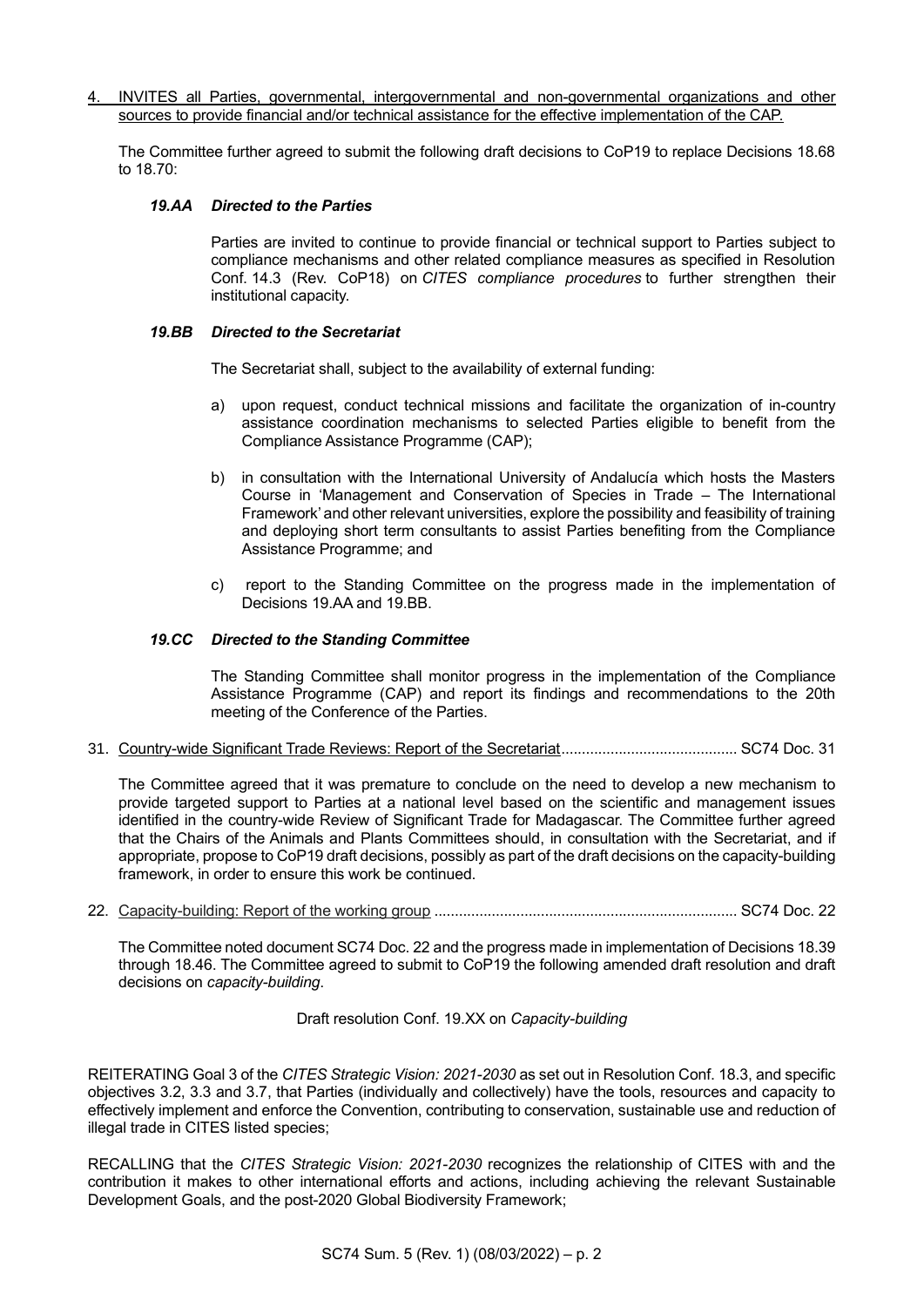FURTHER RECALLING that the *CITES Strategic Vision: 2021-2030* requests cooperation among Parties, relevant international partners, international financial mechanisms and other related institutions to support activities that contribute to CITES implementation and enforcement;

ACKNOWLEDGING the availability of the technological tools and innovations that support capacity-building activities are rapidly evolving;

RECOGNIZING the need for a more integrated and coherent approach to capacity-building in supporting the implementation of the Convention;

AWARE that many Parties would benefit from both general capacity development and capacity-building targeted to help address implementation, compliance, and enforcement issues;

RECOGNIZING the special and diverse needs of developing country Parties, in particular the Least Developed Countries and Small Island Developing States, and Parties with economies in transition, with regard to difficulties in the establishment, staffing, training and equipment of Management Authorities and Scientific Authorities, as well as enforcement authorities and entities;

RECOGNIZING that capacity-building and compliance assistance efforts to improve the effectiveness of CITES can involve every aspect of the Convention, and need to be broadly integrated;

NOTING with appreciation efforts by various national, regional and international organizations and initiatives to support Parties in the effective implementation of the Convention; and

ACKNOWLEDGING that CITES capacity-building efforts benefit from external funding, that improved coordination among donors is needed to make efficient and strategic use of limited resources, and that an integrated framework for capacity-building can provide a vehicle for more effective coordination;

## THE CONFERENCE OF THE PARTIES TO THE CONVENTION

- 1. AGREES that full implementation of CITES requires the provision of adequate tools and resources and timely capacity building efforts;
- 2. INVITES Parties to:
	- a) support the capacity-building efforts of other Parties through sharing of information regarding capacitybuilding materials and efforts, translating materials into both the working languages and non-working languages of the Convention, offering advice related to CITES implementation, as appropriate, and providing of financial support for in-person training or training opportunities;
	- b) ensure the inclusion of capacity-building, including targeted, technical, enforcement and compliance assistance, in the bilateral and multilateral programmes of development aid in which they participate; and
	- c) utilize the CITES Virtual College to support capacity-building activities and provide the Secretariat with inputs for the improvements of its services;
- 3. ENCOURAGES Parties to use the CITES implementation reports, as well as direct expression of interest, to inform the Secretariat about their capacity needs, underlining their most urgent needs;
- 4. DIRECTS the Secretariat to:
	- a) seek external funding and provide capacity-building support to Parties, paying particular attention to the needs of Parties identified through compliance procedures, CITES implementation reports and direct expressions of interest, recently acceded Parties, and the Least Developed Countries, Landlocked Developing Countries and Small Island Developing States;
	- b) cooperate with institutions and organizations in planning and delivering joint capacity-building activities of relevance to the Convention, in consultation with the Standing Committee and with the Animals and Plants Committees, including scholarships for in-person training or training opportunities;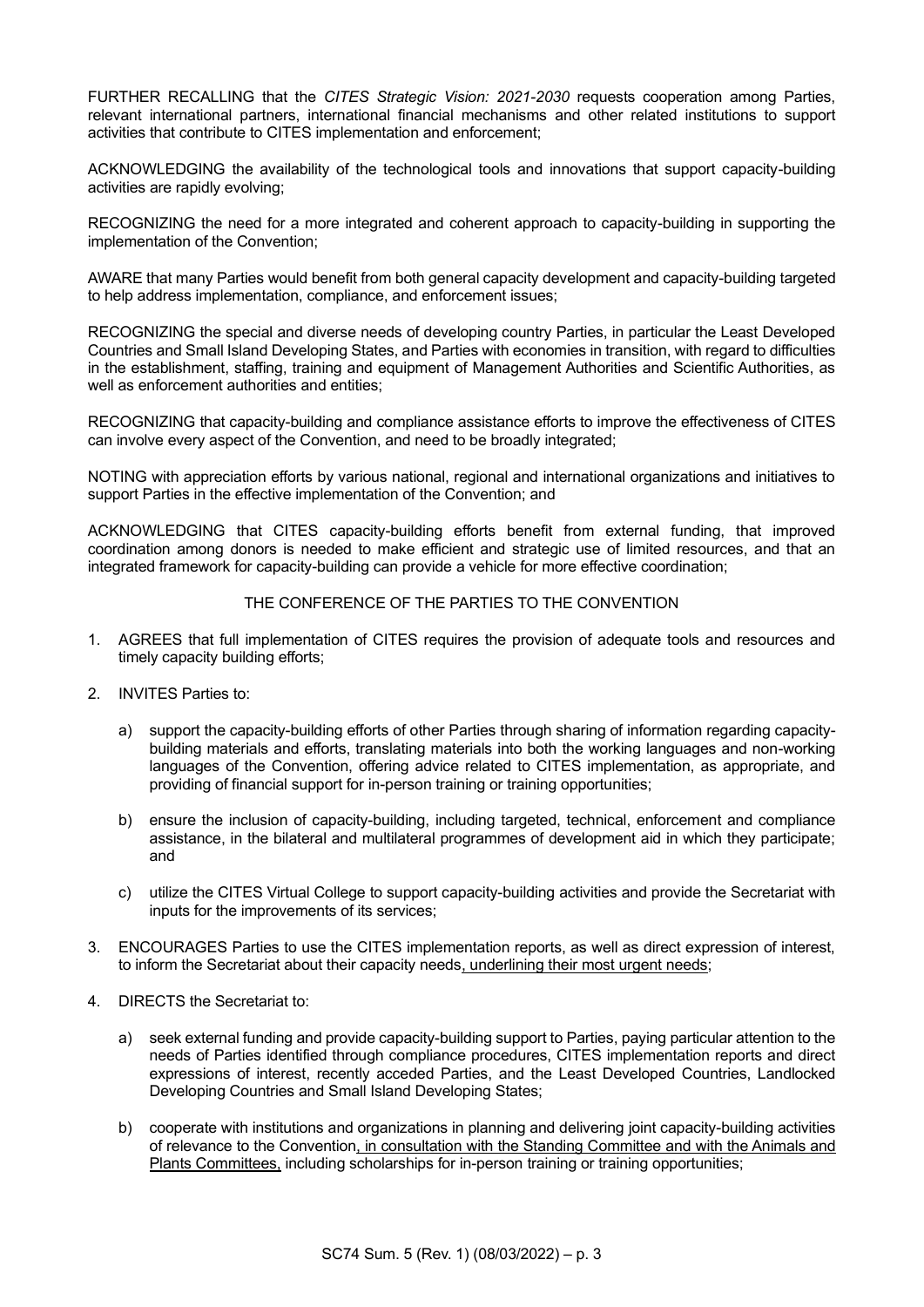- c) collect information on capacity-building materials and efforts from Parties and others, and make these resources available to Parties through the CITES website; and
- d) continue to undertake the revision and enhancement of the CITES website and of the CITES Virtual College, in consultation with the Standing Committee and with the Animals and Plants Committees, including selected online courses, to update the content and to improve their effectiveness in providing access to capacity-building resources to Parties;
- 5. REQUESTS the Animals and Plants Committees to offer advice and input as appropriate to Parties and to the Secretariat related to CITES implementation and capacity-building activities, which may include identifying capacity-building needs and priorities and making recommendations for developing or improving capacity-building materials and tools;
- 6. INVITES Parties and relevant intergovernmental and non-governmental organizations, and other stakeholders to make funding available to the Secretariat for carrying out its capacity-building projects and activities, and provide appropriate materials that facilitate the capacity-building activities and efforts of Parties and the Secretariat; and
- 7. REPEALS Resolution Conf. 3.4 on *Technical cooperation*.

### Draft decisions on *Capacity-building*

## *19.AA Directed to the Parties*

Parties are invited to share ideas, experiences, and information related to the development of an integrated capacity-building framework aiming to guide Parties, the Secretariat and external partners, as appropriate, to identify capacity-building needs and to prioritize, plan, coordinate, implement, monitor and review the benefit of their capacity-building efforts for more effective implementation of the Convention.

## *19.BB Directed to the Standing Committee*

The Standing Committee shall:

- a) continue the development of an integrated capacity-building framework, including a common language and clear definitions, to improve the implementation of the Convention, with inputs from the Animals and Plants Committees, the Finance and Budget Subcommittee, and the Secretariat;
- b) in doing so, ensure the representation of perspectives and contexts of different regions and stakeholders (including from Parties that fund and Parties that receive capacity-building support) and consider developing a mechanism for Parties to identify the specific needs that, if met, would allow them to achieve full capacity to implement CITES; and
- c) provide a draft integrated capacity-building framework (which may include conceptual models, tools and guidance), along with its recommendations, for consideration of the Conference of the Parties at its 20th meeting.

## *19.CC Directed to the Animals and Plants Committees*

The Animals and Plants Committees shall engage in consultations with the Standing Committee, as called for in Decision 19.BB; and with the Secretariat as called for in Decision 19.DD.

### *19.DD Directed to the Secretariat*

The Secretariat shall provide input to the Standing Committee and, subject to the availability of external funding and in consultation with the Standing Committee and the Animals and Plants Committees, organise technical workshops and regional consultations that would facilitate the implementation by the Standing Committee of Decision 19.BB.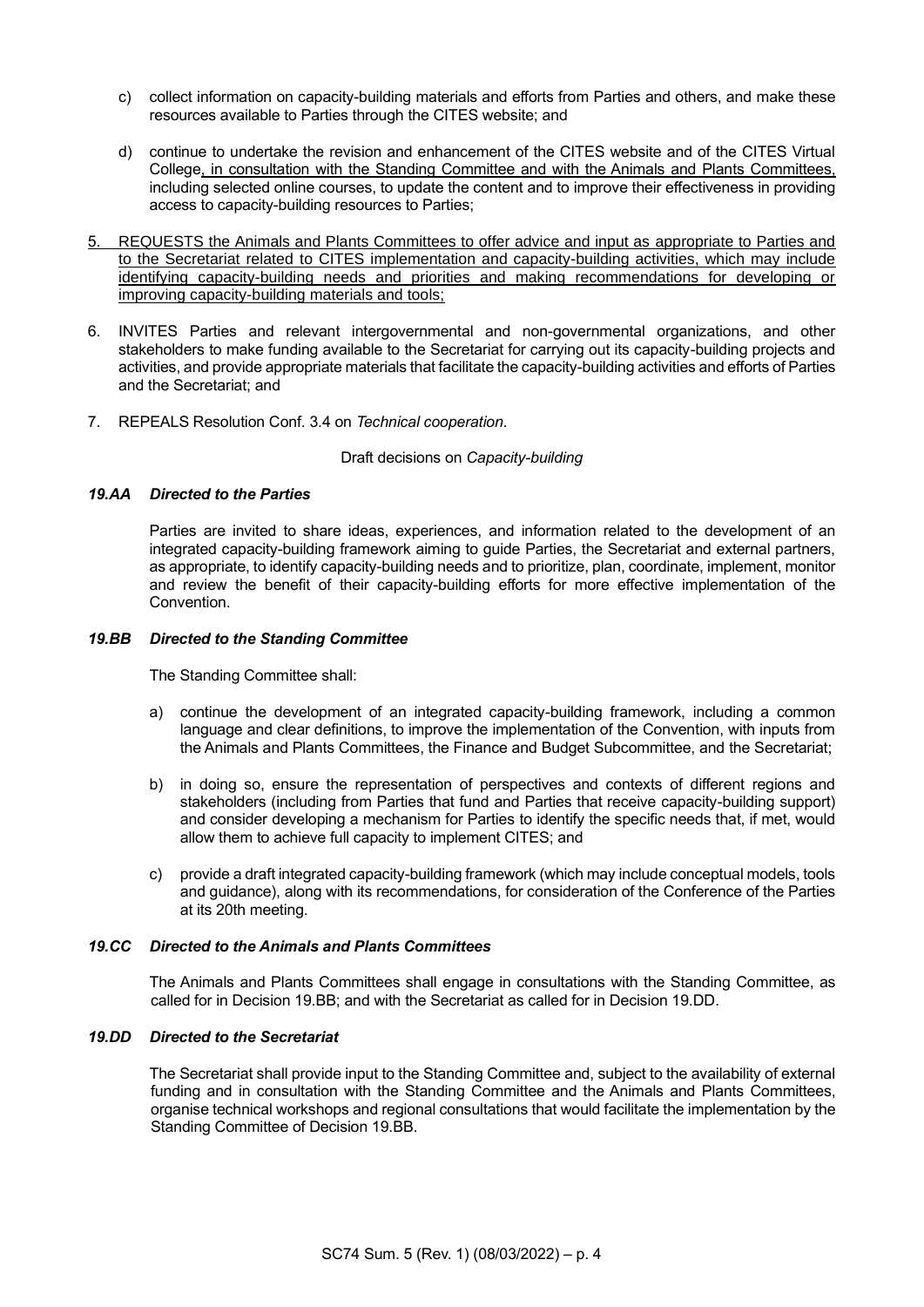32. Review of Resolution Conf. 11.3 (Rev. CoP18) on *Compliance and enforcement*: Report of the working group ...................................................... SC74 Doc. 32

The Committee agreed to propose to CoP19 the amendments to Resolution Conf. 11.3 (Rev. CoP18) on *Compliance and enforcement* as found in the Annexes to document SC74 Doc. 32. Annex 1 presents the recommended changes in underlined and strike through text, with explanatory notes, as needed, and Annex 2 presents a clean version of the Resolution with recommended changes accepted.

The Committee requested its Chair to work with the Chair of the intersessional working group on the review of Resolution Conf. 11.3 (Rev. CoP18) and the Secretariat to develop a draft decision to further consider the gaps in Resolution Conf. 11.3 (Rev. CoP18), taking into account other ongoing work under the Standing Committee.

#### 33. Enforcement

33.1 Enforcement matters: Report of the Secretariat......................................................... SC74 Doc. 33.1

The Committee:

- a) noted the activities reported upon;
- b) noted the reporting of the Secretariat in accordance with the provisions of Resolution Conf. 17.6, paragraph b), concerning Ghana;
- c) welcomed the resolutions and declarations adopted since CoP18 in different fora concerning addressing wildlife crime, and encouraged Parties to actively pursue the implementation of the commitments made by UN Member States in these fora;
- d) encouraged Parties to step up efforts to actively pursue activities at national level to facilitate engagement to target money-laundering and illicit financial flows associated with wildlife crime, in particular by pursuing the implementation of paragraph 15.f) in Resolution Conf. 11.3 (Rev. CoP18) on *Compliance and enforcement*; and
- e) encouraged Parties to draw upon the tools, reports, handbooks and other resources developed that are available to them through the *Enforcement webpage* on the CITES Secretariat website, to inform and strengthen their responses to wildlife crime.
- 33.3 International Consortium on Combating Wildlife Crime: Report of the Secretariat ............................................................................................. SC74 Doc. 33.3

The Committee:

- a) noted the broad range of activities reported upon and support available to Parties through ICCWC;
- b) encouraged Parties to draw upon the World Wildlife Crime Report 2020 developed by the UNODC in cooperation with ICCWC partners, to inform their decision-making and in support of the development of appropriate law enforcement responses to wildlife crime;
- c) invited China to work with the Secretariat to discuss their concerns about the World Wildlife Crime Report 2020 and to engage ICCWC partners in this regard;
- d) encouraged Parties that have implemented the ICCWC Wildlife and Forest Crime Analytic Toolkit to actively pursue mobilizing resources and to make dedicated efforts to implement the resulting recommendations, requesting support from ICCWC where needed;
- e) encouraged donors, international and national organizations with ongoing initiatives in countries that implemented the ICCWC Wildlife and Forest Crime Analytic Toolkit to liaise with national authorities to explore how their ongoing efforts could align with the recommendations of the Toolkit and support their implementation; and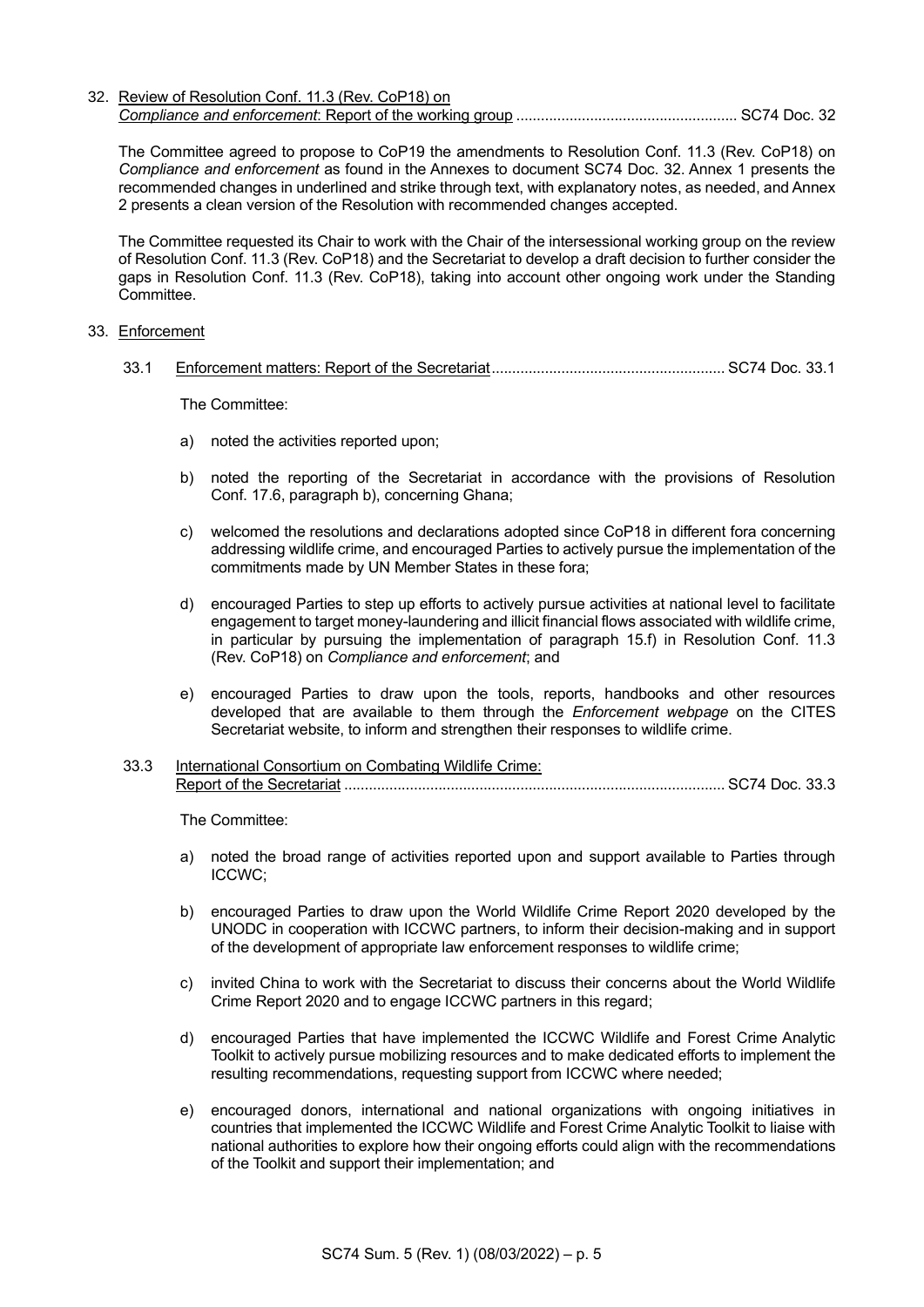- f) noted the progress made with the development of the ICCWC Vision 2030 and accompanying 2023-2026 Strategic Action Plan and encourage Parties to continue their support to ICCWC in the context of Decision 18.13.
- 33.2 Task Force on illegal trade in specimens of CITES-listed tree species............................................................................................ SC74 Doc. 33.2

The Committee:

- a) requested the Secretariat to publish the outcomes of the *Task Force on illegal; trade in specimens of CITES-listed tree species* on the CITES website;
- b) requested Parties to take note of the measures and activities agreed at the Task Force meeting to elaborate strategies to prevent and combat illegal trade in specimens of CITES-listed tree species, and to fully implement the measures and activities as relevant to them;
- c) requested the Secretariat to invite the intergovernmental agencies and enforcement networks outlined in the outcome document to actively pursue the measures and activities agreed at the Task Force in the implementation of their work programmes;
- d) invited Parties to:
	- i) review the *[Revised compendium of timber identification resources](https://cites.org/sites/default/files/eng/com/pc/25/Documents/E-PC25-19-Add.pdf)* available in the Annex to the Addendum to document PC25 Doc. 19, and communicate to the Secretariat by 30 April 2022 any additional information that could be used to further develop and update the compendium in preparation for its publication in a dedicated section of the CITES website; and
	- ii) draw upon the information in the *Revised compendium of timber identification resources* to support their work; and
- e) recommended to CoP19 that Decisions 18.79 and 18.80 have been implemented and can be deleted.

The Committee agreed to propose adding to the draft decisions agreed at PC25 on identification of timber and other wood products an additional subparagraph to draft decision 19.CC in paragraph 19 of document PC25 SR, for submission to CoP19, as follows:

### *19.CC Directed to the Plants Committee*

The Plants Committee shall, in collaboration with relevant stakeholders and building on information on existing initiatives, and progress to date:

- a) consider progress and results reported by the Secretariat as per Decision 19.AA;
- b) consider the relevant outcomes of the online *Task Force meeting on illegal trade in specimens of CITES-listed tree species* presented in the Annex to the Addendum to document SC74 Doc. 33.2;
- cb) determine gaps and complementarities in various tools and knowledge sources for timber identification, such as existing field identification guidelines and keys, and on their availability and usefulness;
- $\underline{de}$ ) develop standardized information templates and other tools that could be used by Parties to facilitate sharing information on the content and status of wood sample collections, and exchange with research institutions, law enforcement agencies, and other authorities;
- ed) assist Parties to identify existing laboratory services for the identification of timber and wood products and to strengthen screening and forensic capacity to identify CITES- listed tree species in trade;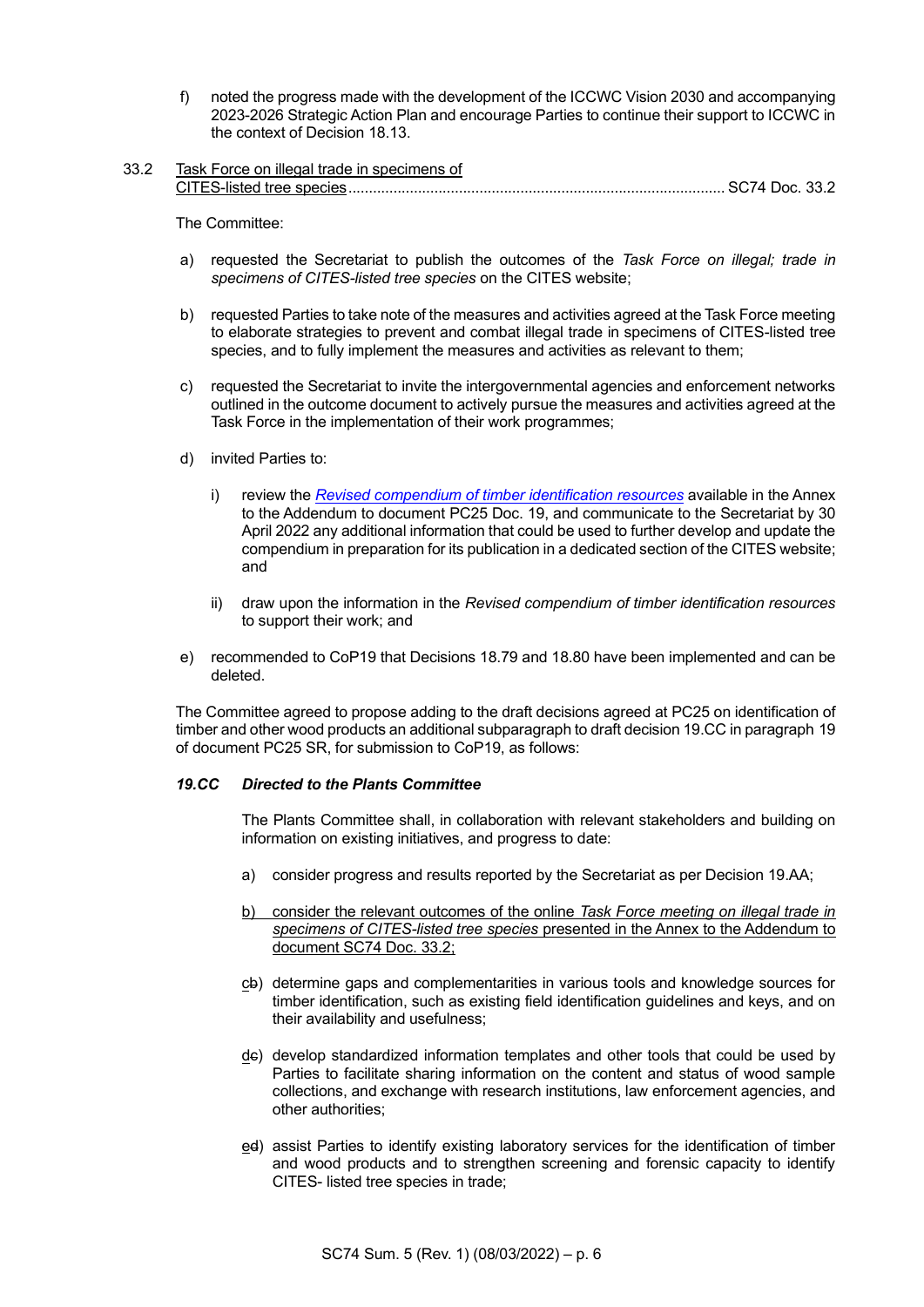- fe) determine methods to stimulate global, regional and national exchange of best practices in wood identification technologies between Parties; and
- gf) update the Standing Committee, as appropriate, on progress made on the implementation of Decisions 19.AA to 19.DD; and report its findings and recommendations for consideration by the Conference of the Parties at its 20th meeting.
- 33.4 Wildlife crime linked to the Internet: Report of the Secretariat................................... SC74 Doc. 33.4

The Committee noted document SC74 Doc. 33.4.

## 73. Pangolins (*Manis* spp.): Report of the Secretariat....................................................................... SC74 Doc. 73

The Committee:

- a) noted report presented in Annex 2 to document SC74 Doc. 73;
- b) noted that the Animals Committee will propose to CoP19 the following draft decision 19. AA:

### *Directed to the Animals Committee*

- 19.AA The Animals Committee shall:
	- a) review the conversion parameters for all pangolin species, developed in accordance with the provisions of Decision 18.239, to enable the reliable determination of the number of animals associated with any quantity of pangolin scales seized, and that can be used by Parties in cases where national legislation demands that such information be provided for law enforcement and court purposes; and
	- b) make recommendations, as appropriate, to the Standing Committee and the Secretariat.
- c) encouraged all pangolin range States to step up efforts and actively pursue the implementation of Decision 18.238, by taking urgent steps, where not yet done, to develop and implement *in situ* pangolin management and conservation programmes, which include population assessments; and
- d) reminded Parties about the [Pangolin Species Identification Guide and reference materials](https://www.usaidwildlifeasia.org/pangolin-guide) developed by the United States Agency for International Development (USAID) and encourage Parties to bring the guide and materials to the attention of all relevant authorities.

The Committee agreed to propose to CoP19 to renew Decision 18.238 and to submit to CoP19 the following amended draft decisions:

### *Directed to Parties*

- 19.BB All Parties are strongly encouraged to identify seized pangolin specimens at species level and report the seizures at species level in their annual illegal trade reports.
- 19.CC Parties in whose territories stocks of parts and derivatives of pangolins exist are encouraged to take urgent steps to establish and apply, where not yet done, strict control measures to secure these stocks, as called for in paragraph 3 of [Resolution Conf. 17.10](https://cites.org/sites/default/files/document/E-Res-17-10_0.pdf) on *Conservation of and trade in pangolins* and report on the implementation of this Decision to the Secretariat.

## *Directed to the Secretariat*

- 19.DD The Secretariat shall:
	- a) issue a Notification inviting Parties, international organizations, international aid agencies and non-governmental organizations that developed identification materials concerning pangolin species, their parts and derivatives, to bring such materials to the attention of the Secretariat;